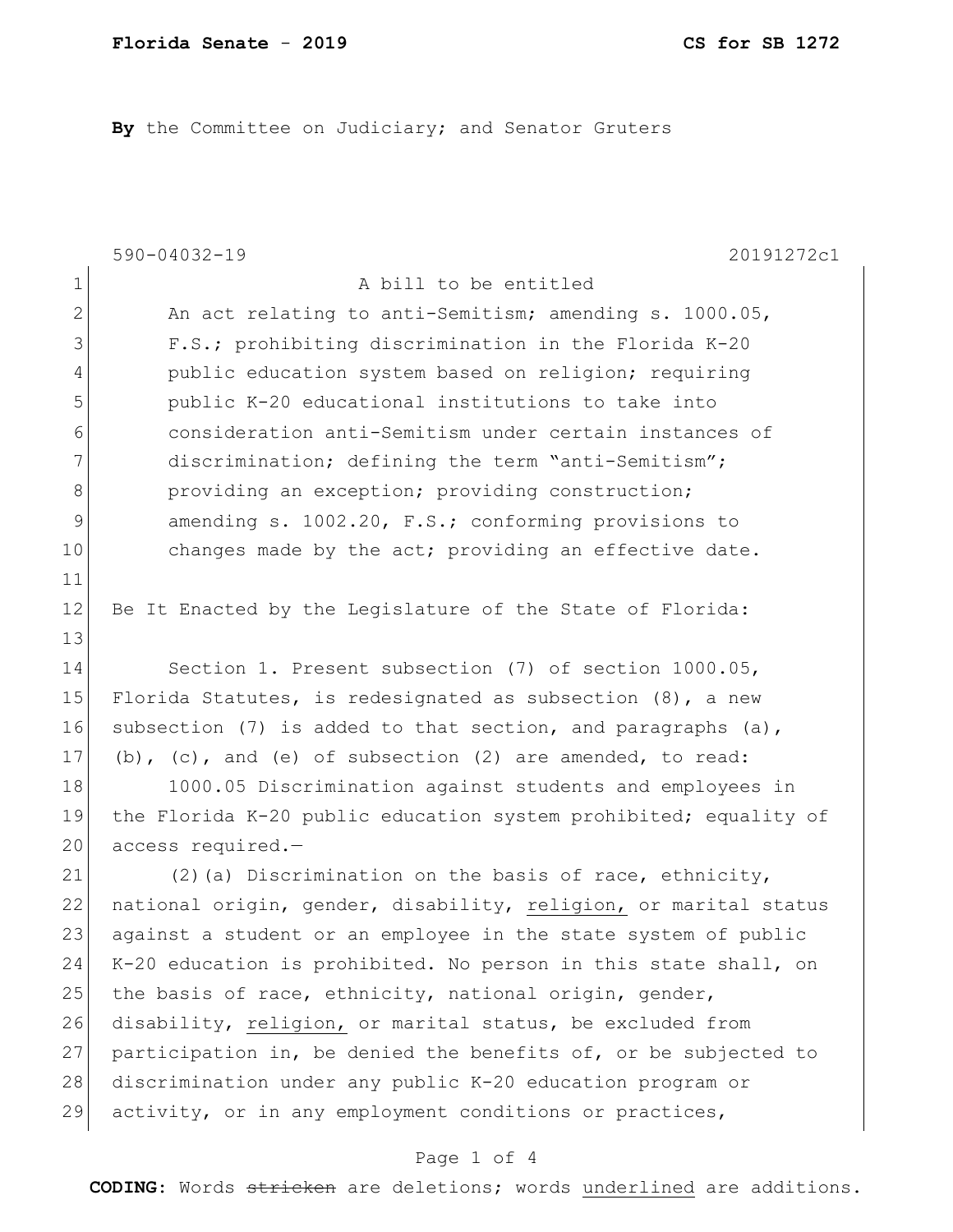|    | $590 - 04032 - 19$<br>20191272c1                                 |
|----|------------------------------------------------------------------|
| 30 | conducted by a public educational institution that receives or   |
| 31 | benefits from federal or state financial assistance.             |
| 32 | (b) The criteria for admission to a program or course shall      |
| 33 | not have the effect of restricting access by persons of a        |
| 34 | particular race, ethnicity, national origin, gender, disability, |
| 35 | religion, or marital status.                                     |
| 36 | (c) All public K-20 education classes shall be available to      |
| 37 | all students without regard to race, ethnicity, national origin, |
| 38 | gender, disability, religion, or marital status; however, this   |
| 39 | is not intended to eliminate the provision of programs designed  |
| 40 | to meet the needs of students with limited proficiency in        |
| 41 | English, gifted students, or students with disabilities or       |
| 42 | programs tailored to students with specialized talents or        |
| 43 | skills.                                                          |
| 44 | (e) Guidance services, counseling services, and financial        |
| 45 | assistance services in the state public K-20 education system    |
| 46 | shall be available to students equally. Guidance and counseling  |
| 47 | services, materials, and promotional events shall stress access  |
| 48 | to academic and career opportunities for students without regard |
| 49 | to race, ethnicity, national origin, gender, disability,         |
| 50 | religion, or marital status.                                     |
| 51 | (7) A public K-20 educational institution must treat             |
| 52 | discrimination by students or employees or resulting from        |
| 53 | institutional policies motivated by anti-Semitic intent in an    |
| 54 | identical manner to discrimination motivated by race. For        |
| 55 | purposes of this section, the term "anti-Semitism" includes a    |
| 56 | certain perception of the Jewish people, which may be expressed  |
| 57 | as hatred toward Jewish people, rhetorical and physical          |
| 58 | manifestations of anti-Semitism directed toward a person, his or |

## Page 2 of 4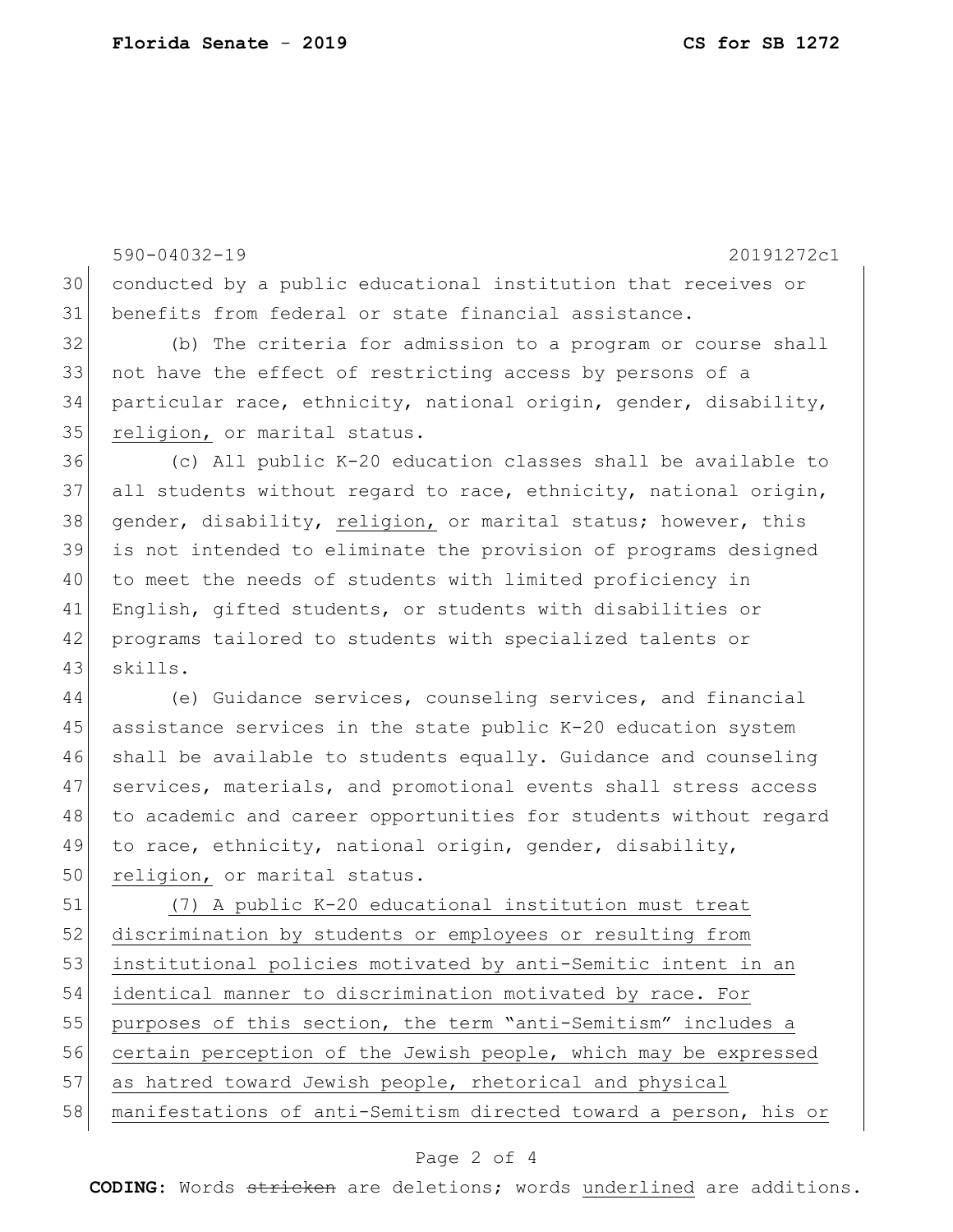|    | $590 - 04032 - 19$<br>20191272c1                                 |
|----|------------------------------------------------------------------|
| 59 | her property, or toward Jewish community institutions or         |
| 60 | religious facilities.                                            |
| 61 | (a) Examples of anti-Semitism include:                           |
| 62 | 1. Calling for, aiding, or justifying the killing or             |
| 63 | harming of Jews, often in the name of a radical ideology or an   |
| 64 | extremist view of religion.                                      |
| 65 | 2. Making mendacious, dehumanizing, demonizing, or               |
| 66 | stereotypical allegations about Jews as such or the power of     |
| 67 | Jews as a collective, especially, but not exclusively, the myth  |
| 68 | about a world Jewish conspiracy or of Jews controlling the       |
| 69 | media, economy, government, or other societal institutions.      |
| 70 | 3. Accusing Jews as a people of being responsible for real       |
| 71 | or imagined wrongdoings committed by a single Jewish person or   |
| 72 | group, the State of Israel, or even for acts committed by non-   |
| 73 | Jews.                                                            |
| 74 | 4. Accusing Jews as a people or the State of Israel of           |
| 75 | inventing or exaggerating the Holocaust.                         |
| 76 | 5. Accusing Jewish citizens of being more loyal to Israel,       |
| 77 | or the alleged priorities of Jews worldwide, than to the         |
| 78 | interest of their own nations.                                   |
| 79 | (b) Examples of anti-Semitism related to Israel include:         |
| 80 | 1. Demonizing Israel by using the symbols and images             |
| 81 | associated with classic anti-Semitism to characterize Israel or  |
| 82 | Israelis, drawing comparisons of contemporary Israeli policy to  |
| 83 | that of the Nazis, or blaming Israel for all interreligious or   |
| 84 | political tensions.                                              |
| 85 | 2. Applying a double standard to Israel by requiring             |
| 86 | behavior of Israel that is not expected or demanded of any other |
| 87 | democratic nation, or focusing peace or human rights             |

## Page 3 of 4